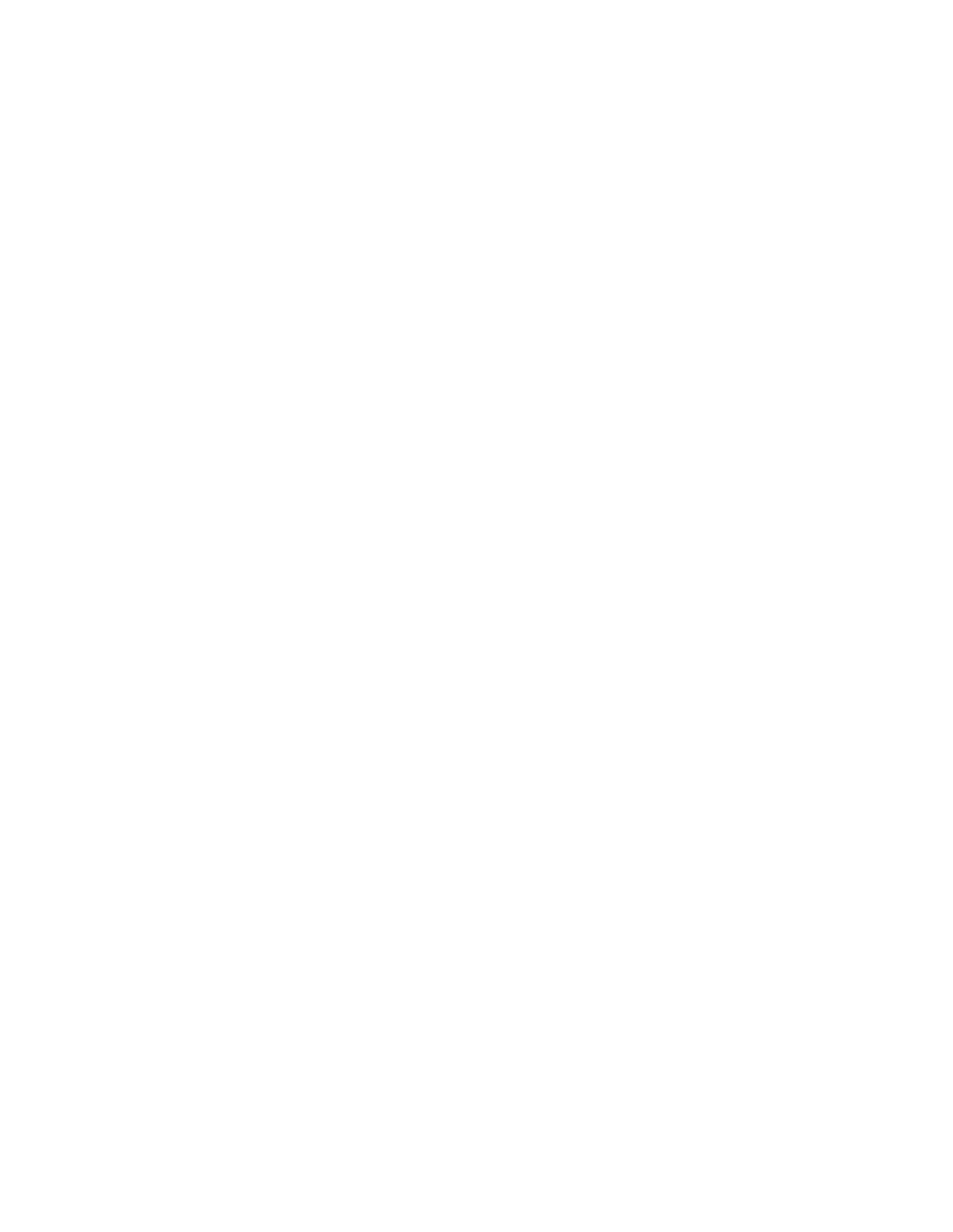

for Bassoon and Organ Craig Phillips





Craig Phillips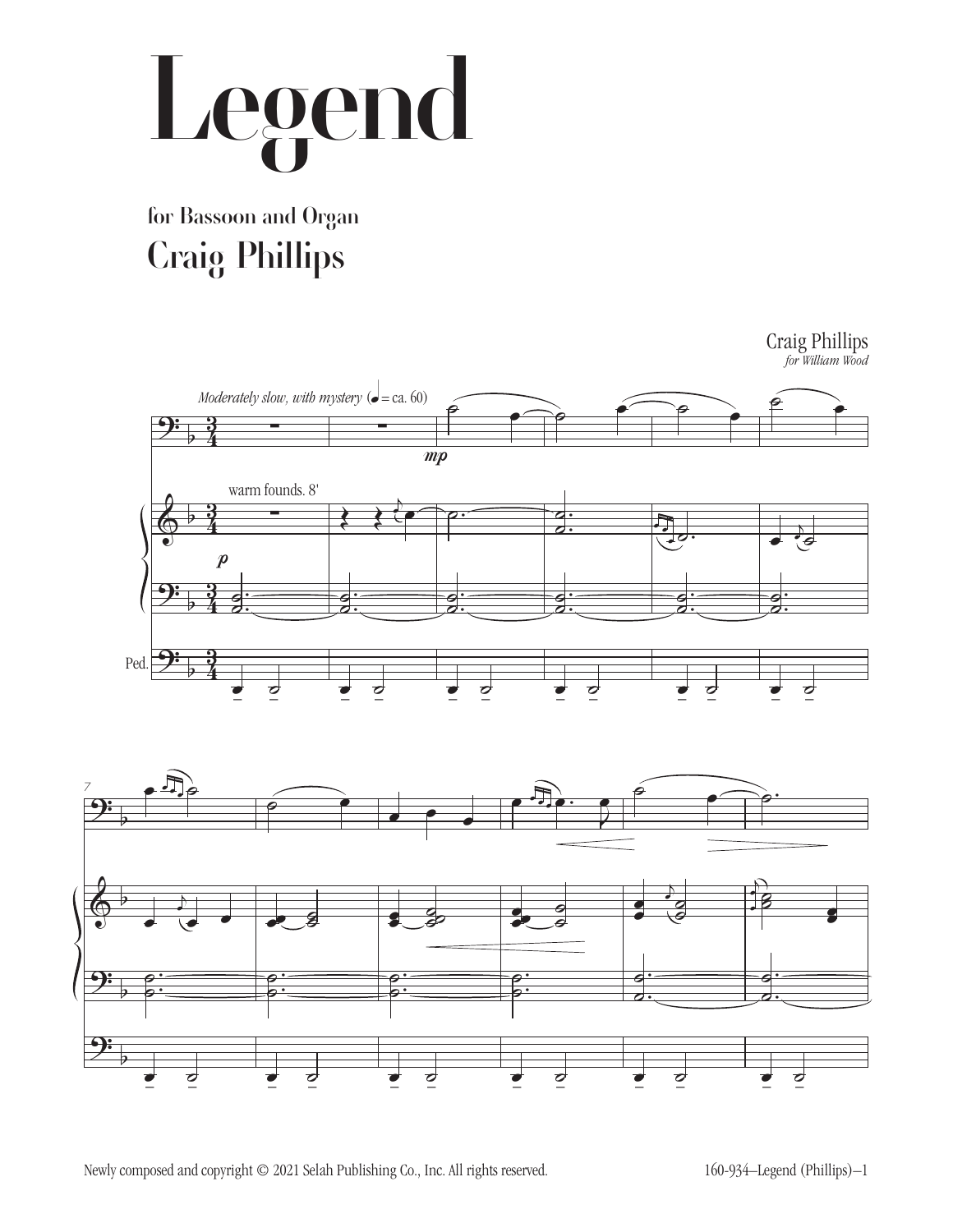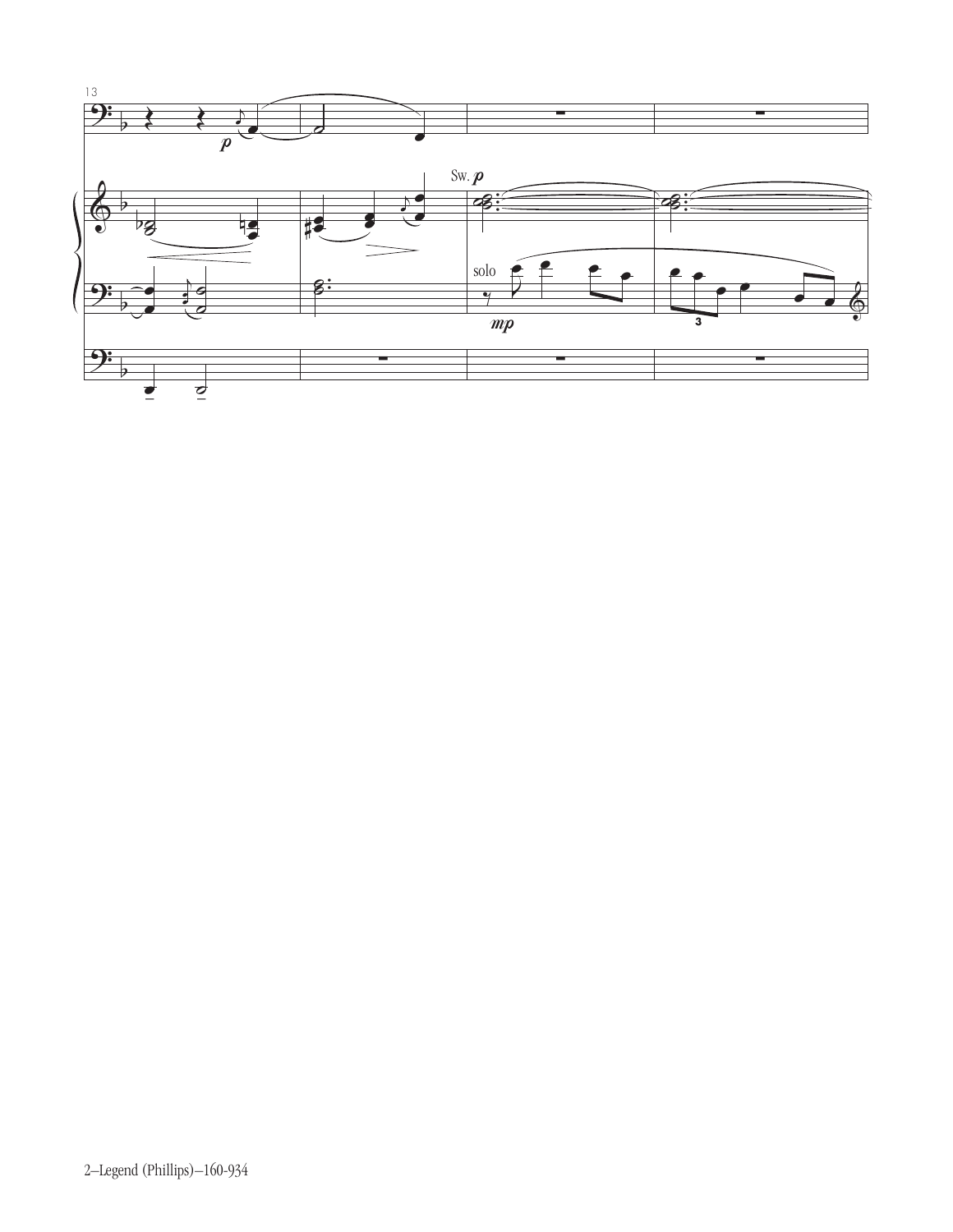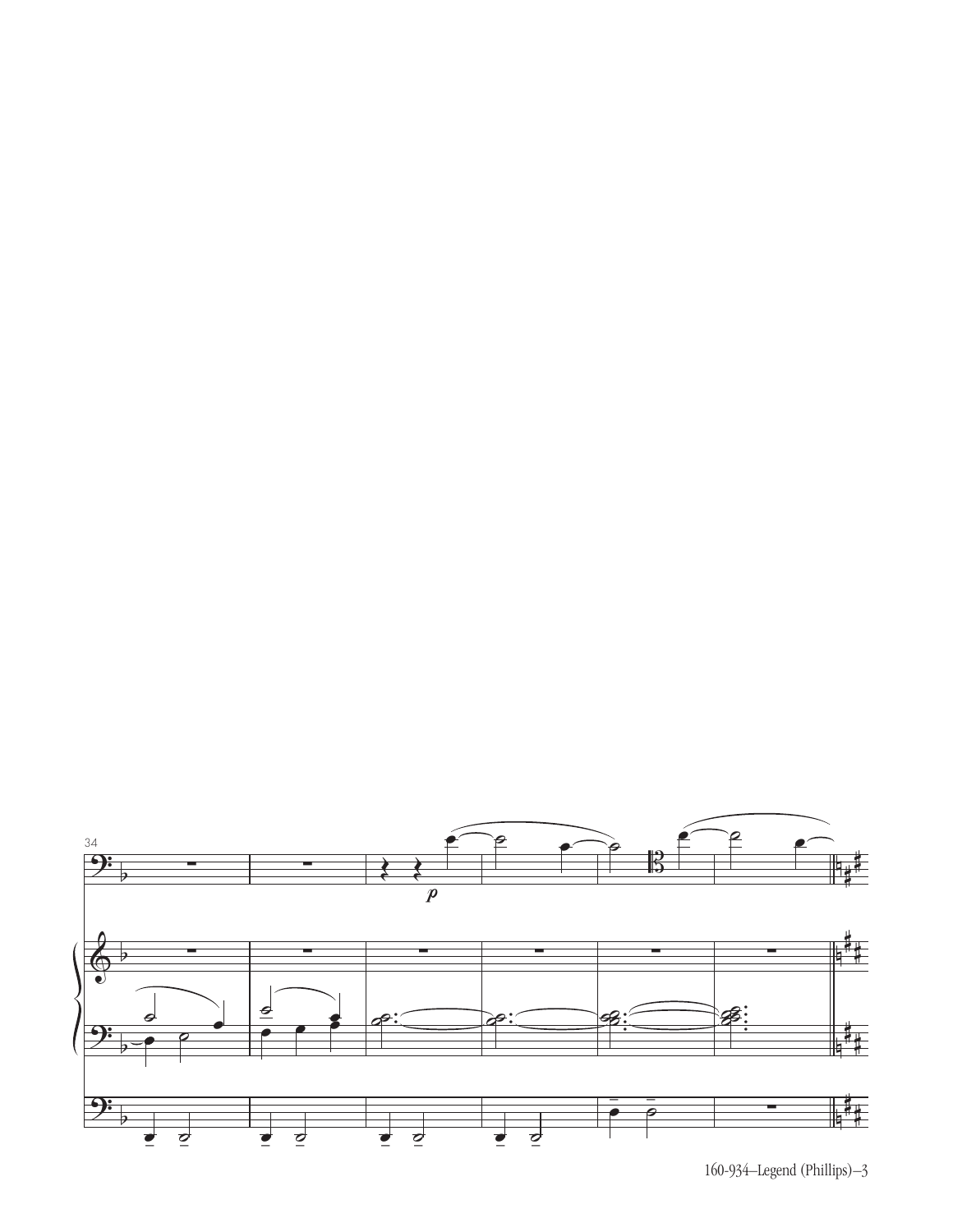

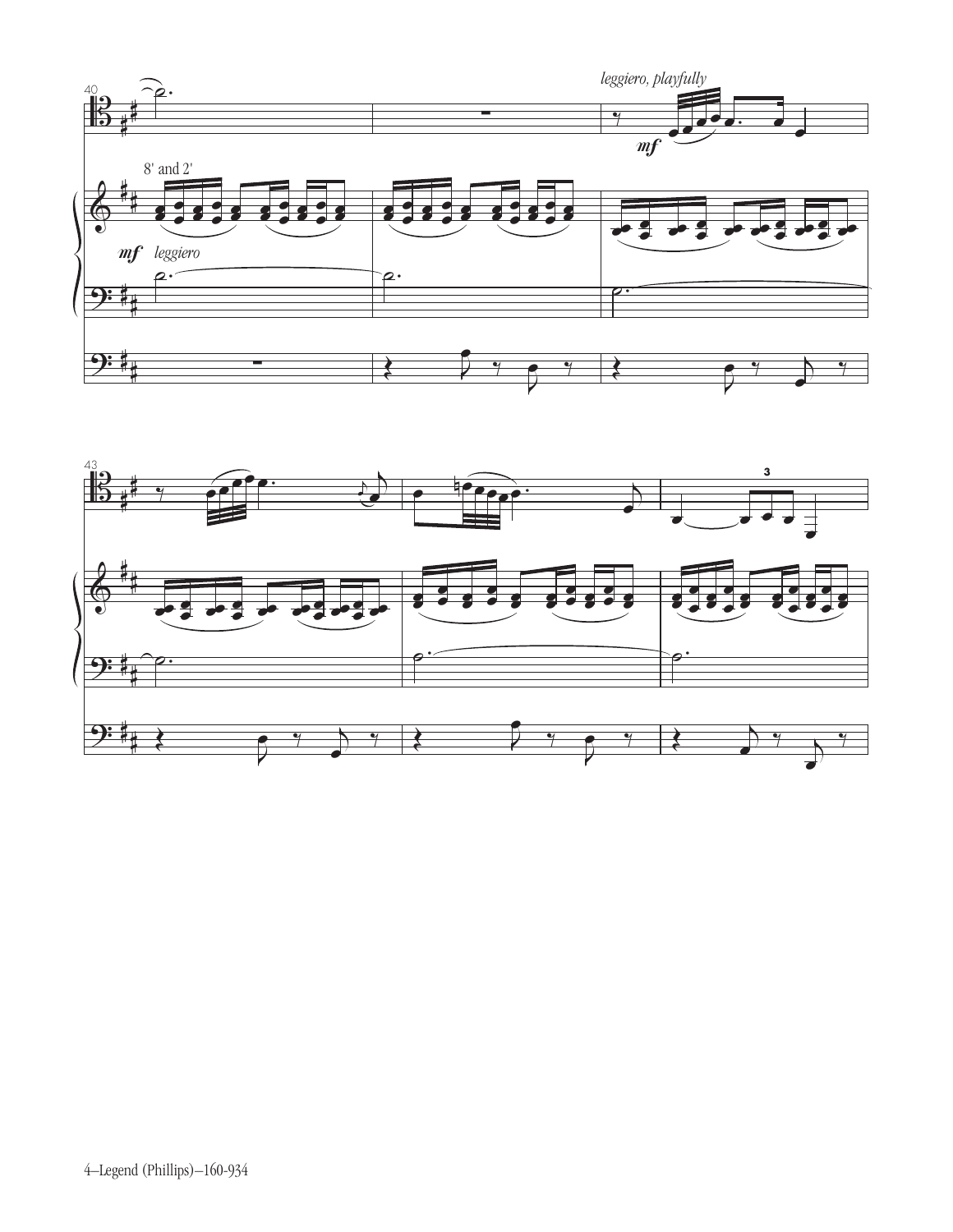

8-Legend (Phillips)-160-934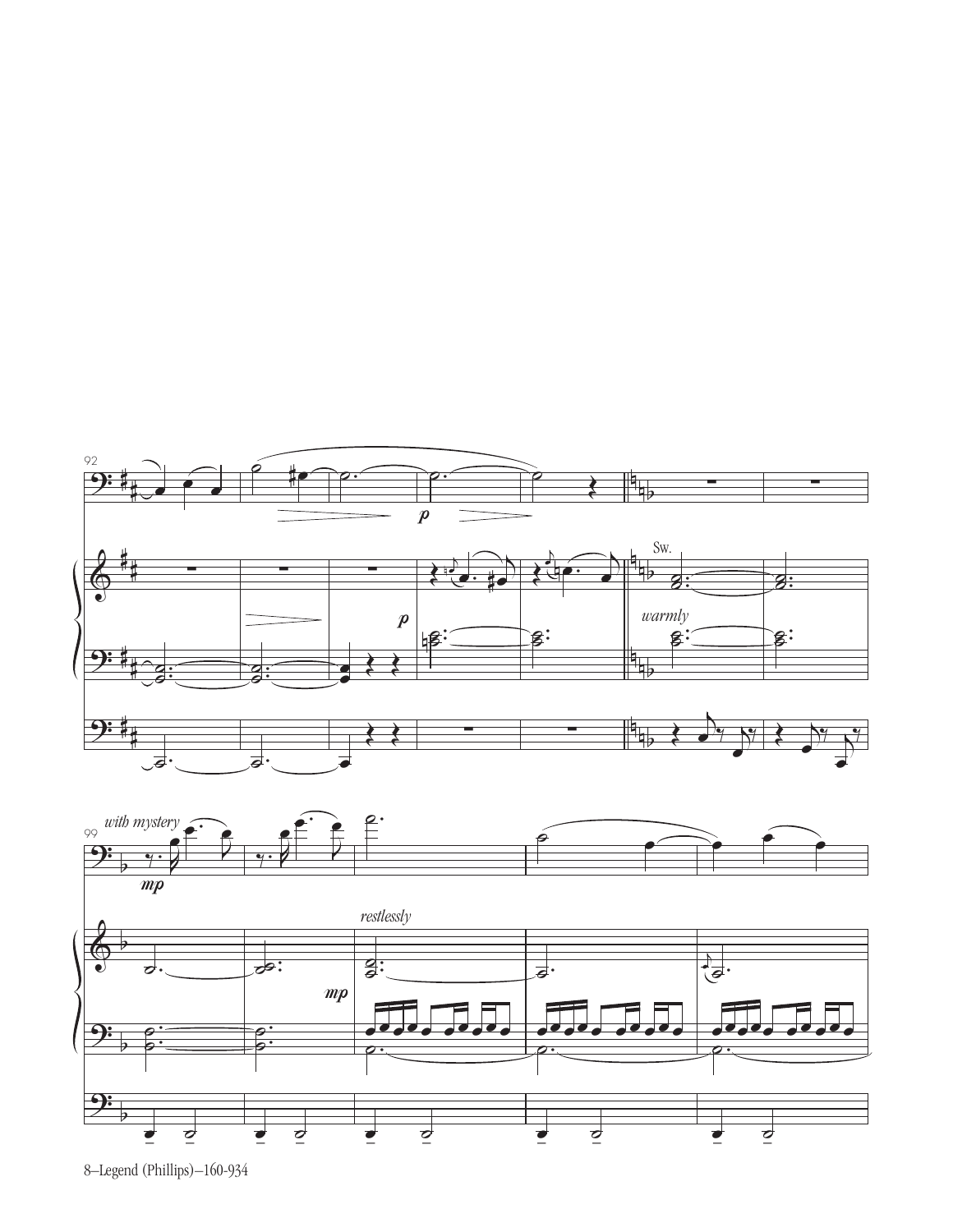



West Hollywood, Calif.